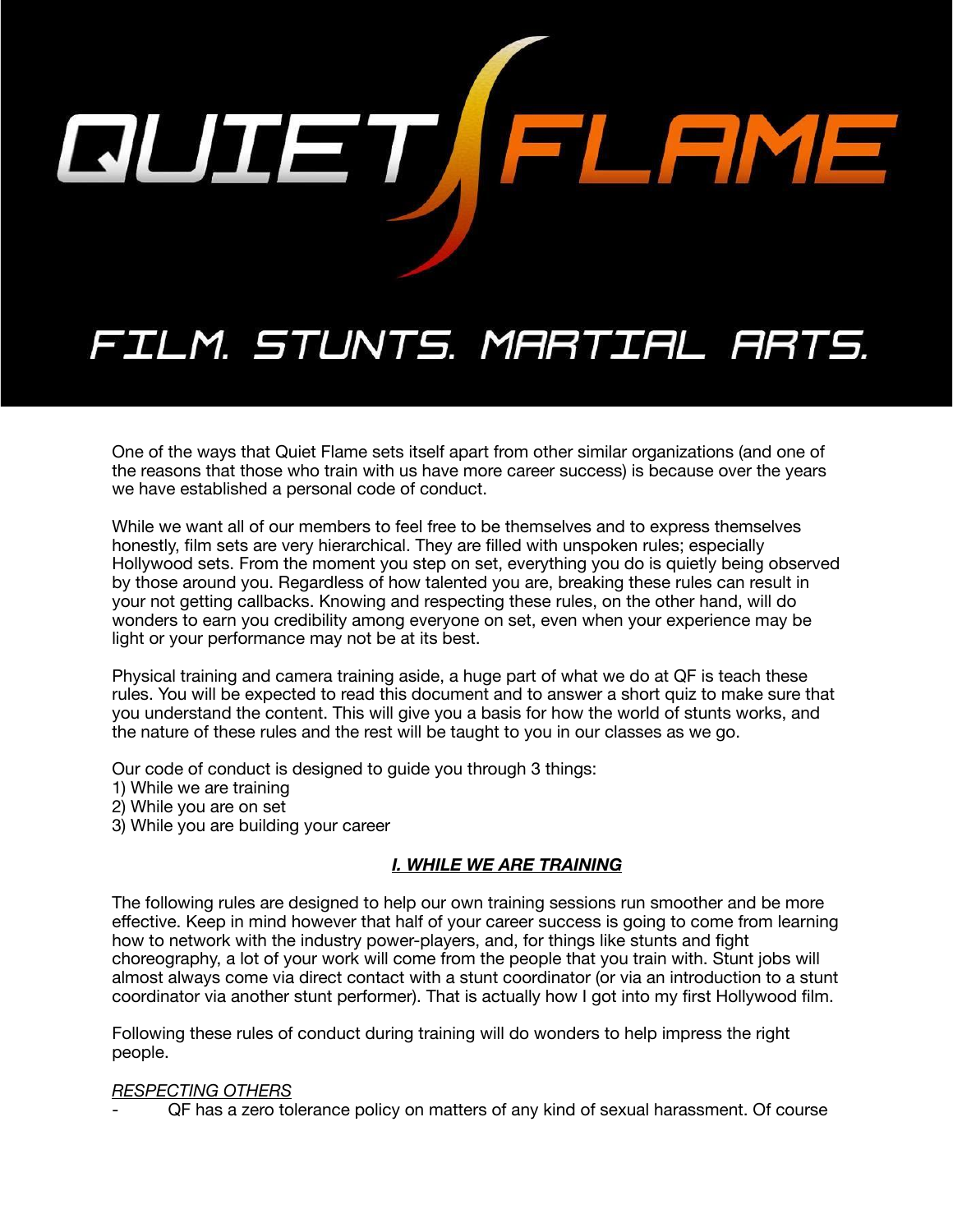when we are doing fight choreography some form of touching is inevitable; but anything that we deem inappropriate (to male or female members) will result in dismissal from our program with no refund.

In holding to our ideals of QF being a safe and welcoming program for everyone, we also have a zero tolerance policy on discrimination by race, sex, gender identity, sexual preference and political orientation. Commentary on politics in the training space is strictly prohibited. It's fine to have a political opinion on things, but those opinions need to be left at the door. We are all here to train, support each other, and grow together, not tear each other down.

#### *SHOW UP AND SHUT UP*

In line with Hollywood set protocols, and those of the United Stuntmen's Association's International Stunt School, QF training follows an informal code of conduct called "Show Up and Shut up". While this phrase may seem rude, it's important in a lot of ways.

1) **When you come to train, leave your opinions at the door, and come with an open-mind and empty cup.** Of course, we want to maintain a friendly environment, but excessive talking means you are cutting into both you and your partner's training time. Skill largely comes from repetition. The more time you are talking, the less time you or your partner are putting in that repetition. If you have something you want to explain to another member in-depth, wait till a break or after class. In class, keep conversation to a minimum and focused on the goals we are trying to accomplish for the day.

2) **DO NOT give your partners tips in class.** Leave that to instructors and/or legacy members, who have been at QF for at least 1 year or more. Getting advice from someone whose experience is only around the same level as your own often comes across more as condescending than helpful. And worse, if you are inexperienced, it could also be incorrect.

This is particularly the case when it comes to fight choreography as martial artists are usually very opinionated. (Which is one reason stunt coordinators don't like to hire them; they prefer gymnasts partially because they have no opinions on the matter and will simply do as they are told).

Previous martial arts experience can be helpful in learning fight choreography, but what is correct in one martial art may be incorrect in another. What's worse, if you are relatively new to fight choreography, advice on how to move martially may be counterproductive for fight choreography. Talking while running sets may irritate your partner and also takes time away from your partners' training. Come with only an empty cup.

3) **DO NOT encourage someone to do a stunt if they seem unsure of their ability to do it.**  They need to make the decision that they are ready to try the stunt on their own. Pushing them before they are ready--even with good intention--could cause them to get seriously hurt or even killed. This is especially true for things like big wrecks or high falls. If they decide to go for it, clap afterwards. If they choose not to because they don't feel ready, clap for that too because they made the right decision.

## *II. WHILE ON SET*

The same mentality that we apply to training also works on set. When we train, we train as a team; and when we are on set, we work as a team. A film production is the ultimate team environment. Lighting is a team, Stunts is a team, Make-up is a team, Costume is a team, etc. The more of a team player you can be, the more you will get noticed. The rule of "show up and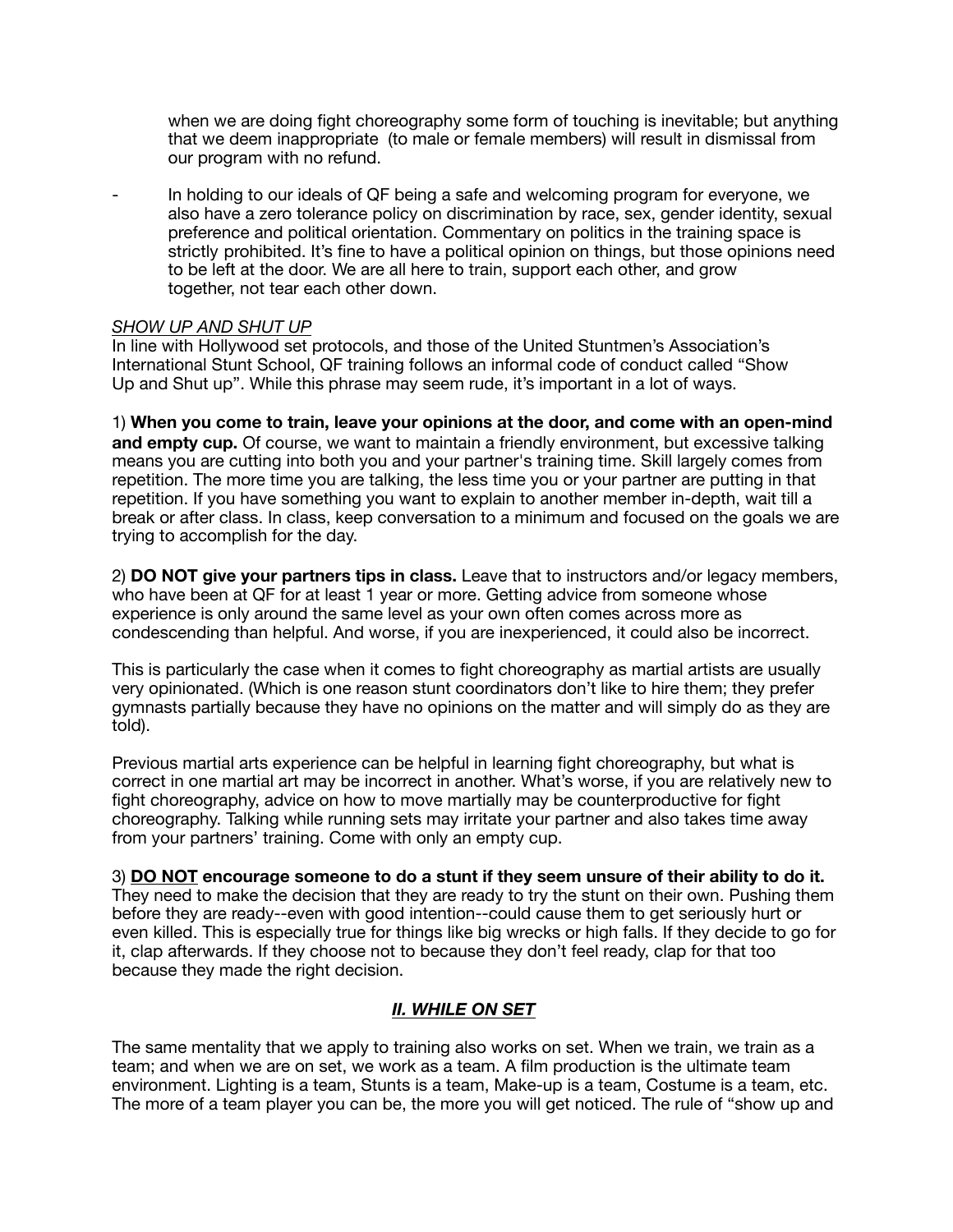shut up" applies the most strongly while you are on film sets.

1) **Master the skill of staying quiet on set.** It will do wonders for impressing the director and stunt coordinator and get you call-backs again and again. Excessive and/or loud talking on set only shows that you are inexperienced and/or unprofessional. In contrast with Japanese sets, Hollywood sets are generally pin-drop silent because every second on set costs tens of thousands of dollars. Applying this mentality to Japanese or even low-budget sets will do wonders for getting you noticed as a professional and getting you callbacks. Remember that a call back or a job introduction can come from absolutely anyone on set, and it's your job to impress EVERYONE. My first job as a stunt coordinator came via a lighting guy.

When working on an NHK drama once, I was playing a character who was serious in nature and full of worry. In order to play that well on camera, I quietly kept to myself, and avoided the other actors so that a light or funny conversation wouldn't pull me out of that mental space. Of course, I was polite and friendly to everyone who spoke to me, but I kept to myself, and just quietly worked on my character, while everyone else was laughing and joking. The director pulled me aside before we started shooting and asked me "You're a professional at this, aren't you?". I responded "Yes, I am." That night, he arranged a taxi home for me at the end of the shoot. As far as I know, I was the only one who had their own taxi at the end of the day. Of course, you can network and make friends, but do so quietly. And when the camera starts rolling, never make a sound unless it's your job to.

2) **When you are on set, be where you are supposed to be, when you are supposed to be there.** It doesn't matter if they don't actually use you or not. You are being paid to be there and ready to go at a moment's notice. That's your job. Don't EVER assume it's okay to walk away from where you are asked to be. If you need to, check with your coordinator.

I had a friend who was hired as part of a stunt crew in a Chinese movie. He had been told to wait in a certain area. After a while, he got tired of waiting and left the area to go take a nap. A minute after he was gone Stunts was called in and they had to go find him. He didn't just damage the credibility of the stunt coordinator for hiring someone who is unprofessional, he slowed down the production (i.e. it cost unnecessary money). I had the opportunity to speak to the stunt coordinator later and despite the fact that the stunt performer's performance was good, the coordinator expressed doubt that he would hire the guy again. Remember, you do not just represent yourself, you represent all of us, and if it's stunt work, the stunt coordinator as well.

3) **NEVER "correct" a fight choreographer or stunt coordinator.** EVER. When a coordinator has choreographed a fight, they have had to consider:

- safety
- the narrative of that fight
- the narrative of the overall story
- the camera angles,
- the lenses and camera it's being shot on,
- the lighting and coloration
- or even the background scenery as the fight plays out

These are just to name a few. As such, there are things that go into their decision-making that you will be unaware of. In trying to be helpful you are more likely to be distracting or annoying, showing off your inexperience. If they ask what your skills are, then you can make a suggestion, or if you have a skill that seems useful you can say, "If you like, instead of \_\_\_ I can do \_\_\_ ." (Ex, instead of a spinning kick, I can do a 720.) But other than that, the rule is always the same: Show up, shut up, do what you are told, and do it exceptionally well.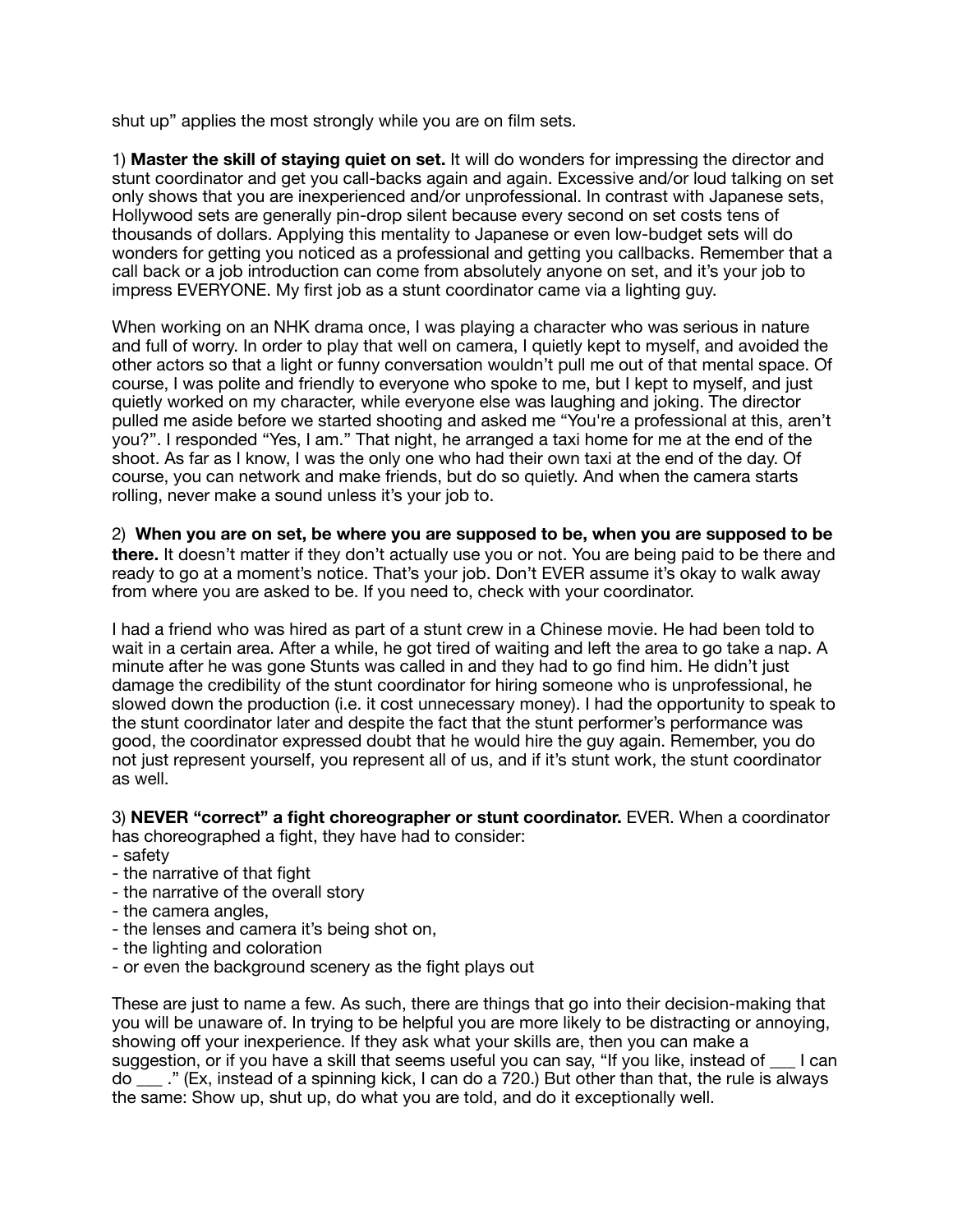Even if you can do action or stunts, but you are hired as an actor, don't ask if you can do stunt work that day. That isn't your job on that particular day. Focus on the job you were brought in to do, and doing it well. If there is a chance to see the coordinator during down time, and away from set, you can always let them know you are a stunt or action person then, and ask if you can show them your reel for future work. i But under no circumstances should you try and do this while they are working or on set. you can always approach the coordinator (if he doesn't look busy) and say,

4) **DO NOT touch the items of other teams.** Even if you are trying to be helpful. Only stunt people touch Stunts' gear. PERIOD. The same goes for lighting, sound, costume, etc. If something seems wrong, go and get someone from that department and ask them to take a look. DO NOT try to fix it or touch it yourself.

5) **Treat prop weapons as if they are real.** ALWAYS treat prop weapons as if they are real, loaded, or dangerous. Even when it's obvious they are fake. This is a matter of adhering to set etiquette and showing that you are serious. Playing with prop weapons, or not taking them seriously is the sign of an amateur and someone with no experience. Beyond that, there have been times where people have been seriously injured or even killed by prop weapons before so they must always be treated with respect. It isn't just about set etiquette, it's also a matter of safety.

6) **When approaching the make-up room or trailer, knock first and say "stepping up".**  Especially in a trailer, this can be important, because the make-up artist could be doing very precise work around someone's eyes, and if you suddenly step on the stairs, it could not just damage the artists' work, it could injure the eyes of the actor. Even if it's a room, follow the rule of etiquette and everyone will know you are a professional and not a newbie.

7) **Always be the person who folds up or returns your costume neatly.** It's a small thing, but it's a big thing. Costumes works very hard. They usually show up way before stunts or actors and they leave even later. It's just a matter of respect, and they notice if you do. Again, callbacks can come from anywhere.

### *III. IN YOUR CAREER*

In addition to how you carry yourself in your job, how you carry yourself in your career makes a huge difference in how far you can get. Here are some of the important points when it comes to stunts and action:

**1) DO NOT** "**fake it till you make it**." The rule of "fake it until you make it" may get you hired for a job, but it may also get you fired just as quickly. Especially when it comes to stunts.

Stunts are dangerous. And while good coordinators take every possible precaution, mistakes can mean the difference between life and death. Pretending to have more experience than you do, or saying that you can do something that you can't, can put you in a position to seriously hurt yourself or your other stunt players. I knew someone in the states who took a high fall job that they weren't ready for. When they jumped, they misstepped, missed the bag and died. It was their first job.

 In Japan, a stunt man I work with had to do a fight scene with an inexperienced actor who said he "can do action". The actor said he knew the choreo well, so they could go full speed without much practice. During the fight, he punched the stuntman in the side of his head. The stuntman instantly lost sight in his left eye, and it never returned. This kind of accident can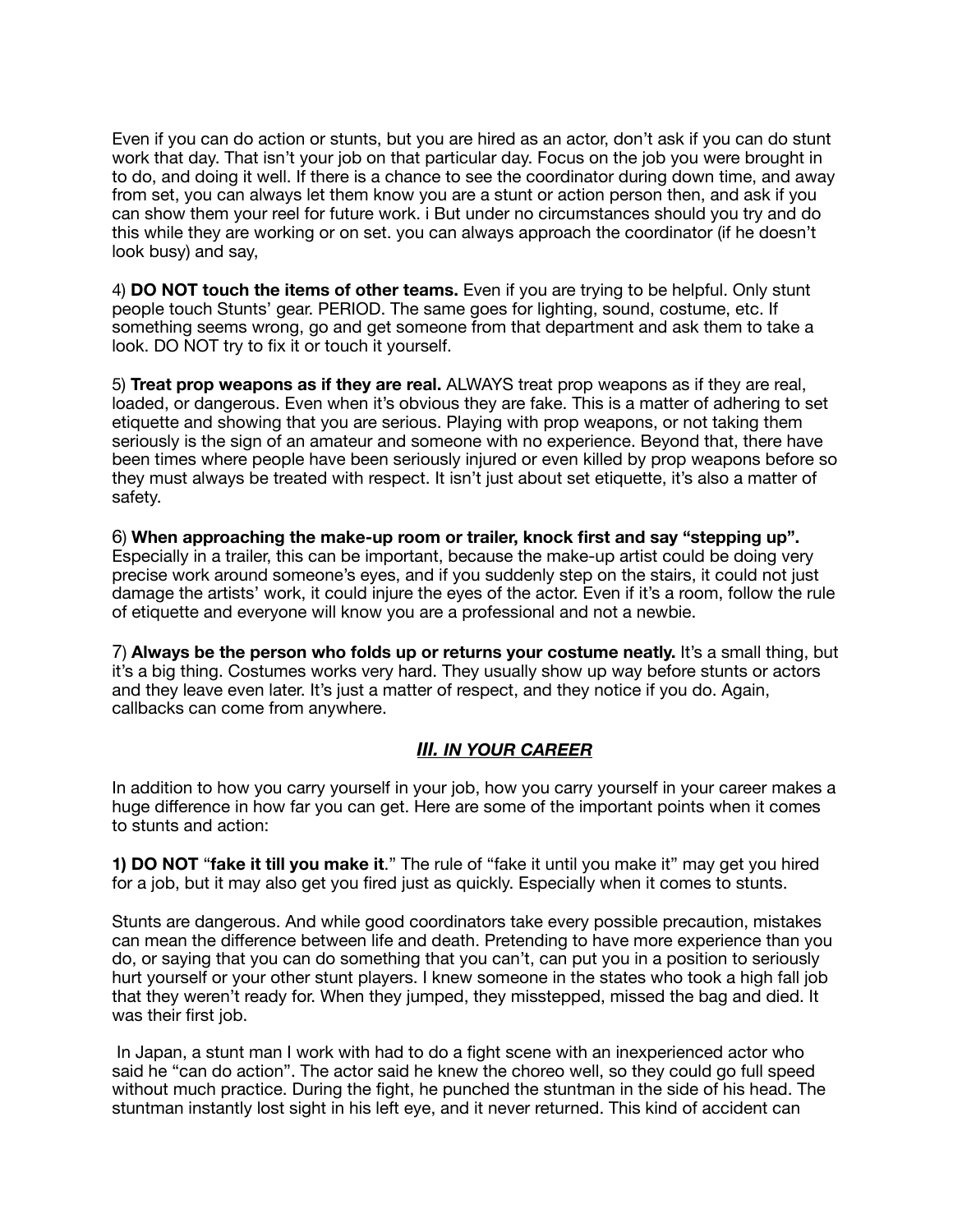happen within a stunt team too. This is the reason stunt people generally only want to work with people they know extremely well, why they form teams, and why they don't trust people who bounce around from team to team a lot.

**2) Be honest about your level of experience.** Stunt coordinators carry people's lives in their hands, and in the states there are only two ways someone earns the title of coordinator: - They put in 500 days of experience as a stunt performer

- A well-known and respected coordinator whom they have worked with for a long time passes

a coordinating job to them.

Despite this, it only takes one mistake for their career (or someone's life) to be over. As such, coordinators are generally risk averse, and very slow to trust people. A true stunt coordinator has years and years of experience, and no matter what you tell them, they will see how good you really are as soon as you move. If you come across as arrogant or overly confident (particularly when you don't have much experience), they will view you as high-risk and avoid using you. In the past, we have had people come to QF and after only a few lessons try to upsell themselves as serious stunt performers, or worse, left our training calling themselves coordinators. This only ruins their credibility and damages ours as well, particularly since all the local stunt coordinators came up as stunt performers together and have known each other for decades. If you are a problem for one stunt coordinator, they will let the other stunt coordinators know. Furthermore if you say you are a coordinator yourself and they've never seen or heard of you as a stunt performer, that is usually a red flag to them.

 Always simply be honest about your level of experience. If you still move well enough, and are easy to work with, they will use you. If you do a good job, you can earn their trust and they will respect you enough to call you back again. However, if you lie to them you are ending your relationship with them before it even starts.

**3) Don't give yourself fancy titles before you earn them.** As aformentioned, within any local area, be it Tokyo, New York, LA, and to a degree, internationally, all of the stunt coordinators all know each other. The reason for this is because they have all worked together as stunt performers for years or even decades before becoming coordinators. As such, the last thing you want to do is to give yourself the title of "Stunt Coordinator" or "Action Director" before you have really earned it. While no one would say so directly, most coordinators would distance themselves from someone who gives themselves titles with very little actual experience to back it up, again, because it's dangerous.

About 5 years into my career, I thought it would be cool to start moving towards being an action director, so I decided to make business cards that said that I was one. Not too long after that, I ran into a stunt coordinator whom I was working with regularly at the time, and I handed him my new card. He looked at me, looked at the card, handed it back and never called me again.

In another instance, a graduate of the ISS in the states, had started calling himself a coordinator after only about two years of local work; and another coordinator in the area, called the ISS to complain about him even though it had been years since he graduated.Even though I have been a Stunt Coordinator multiple times myself, I still just use the title "Stunt Performer". If someone asks me to coordinate stunts, and I am confident that I can do so safely, I will. But I don't sell myself that way. If you can design and create awesome fights and stunts once you have experience, people will notice and will hire you for that. Let your work speak for itself. Don't try to brand yourself with a fancy title before you've really earned it.